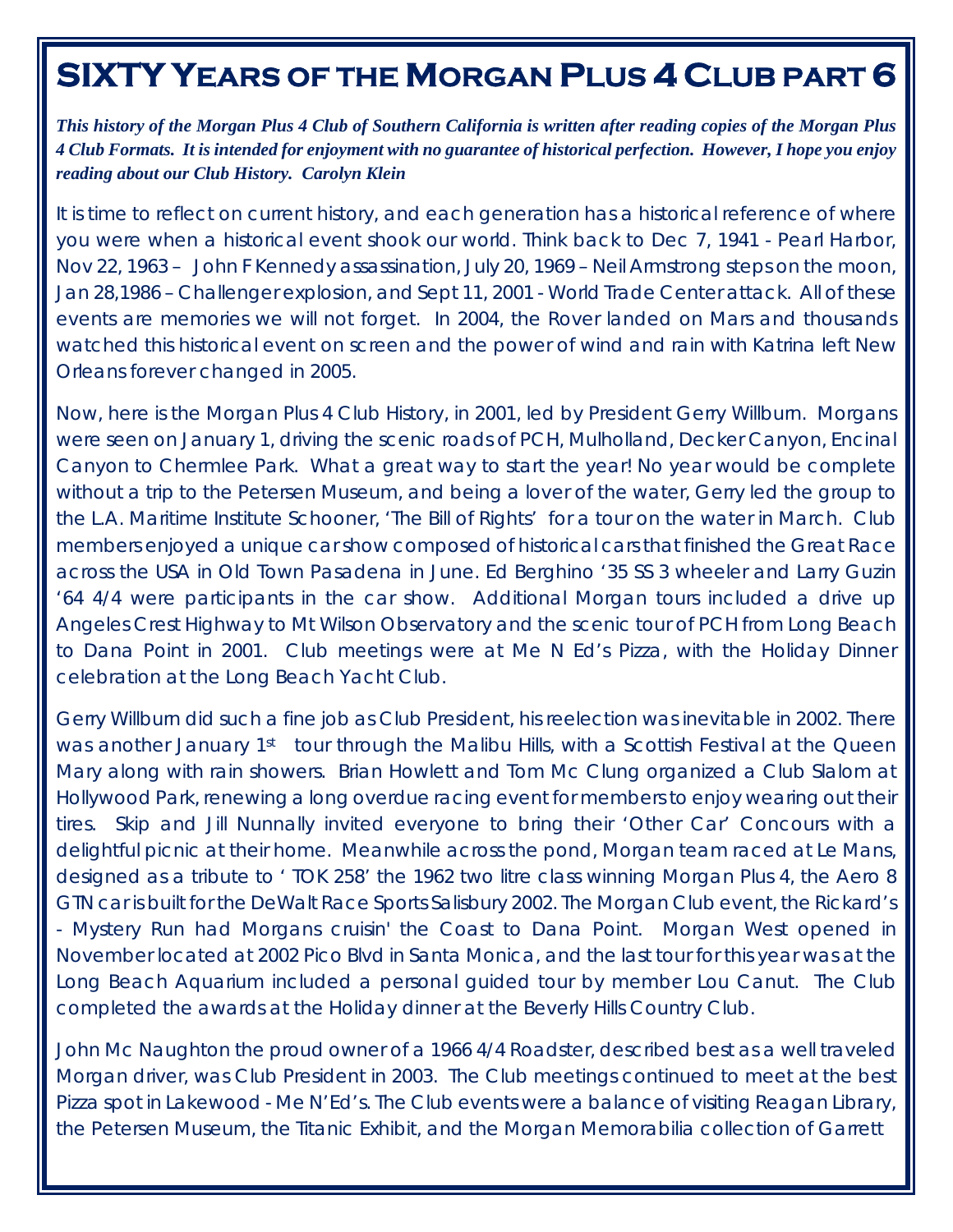Capune, along with a driving tour to Malibu, a slalom at Hollywood Park, a tour to Ojai and our annual MogWest and Monterey Historic Races. Our Club saluted our Morgan spirit at the Holiday dinner at the Beverly Hills Country Club.



Peter Morgan, a friend and inspiration to all who knew him, to all who were touched by his love for the Morgan Motor Car passed away October 20, 2003. There are special memories for many club members who had the pleasure of sharing time together with stories of our joint passion for our Moggies. *Photo by MMC*

The Morgan Club 2004 President Al Gebhard wrote a great recollection of car

history and racing in his President messages that are worth reading, a job well done. If you attended the L.A. Auto Show, there was a beautiful Morgan Aero 8 on display, and a great contemporary Morgan design it is. This year, the Morgan drivers enjoyed events near and far. There were museums to visit, you can never tire of the rotating collection of automotive history at the Petersen Museum, and the March Air Museum.

 It was time to fill up the gas tank and drive for VARA Solo 2 Race, the Montecito Exotic Car Show in San Barbara, MogWest, Monterey Historic Races, and Ojai Tour, and British Car Day in San Diego. The Glavis tour in November included a lovely tour of northern LA County and visit

to Aqua Dulce winery. The Morgan Plus Four Club Holiday festivities were once again held at the Beverly Hills Country Club.

Special Peter Morgan Memorial Races were held in Elkhart Lake, WI with 40 Morgan race cars participating, 8 Morgans from our Club participated including Tom Hollfelder, Brian Howlett, Doug Sallen, Greg Solow, Jeff Tamkin, Dennis Glavis, Don Burrows, Larry Ayers, and J. Dale Barry.

Here Comes 2005, with the Morgan Plus Four Club celebration of our Golden Jubilee, with Michael Hattem presiding over all the festivities that the Club can think of. *Photo by Dan Ehrmann*